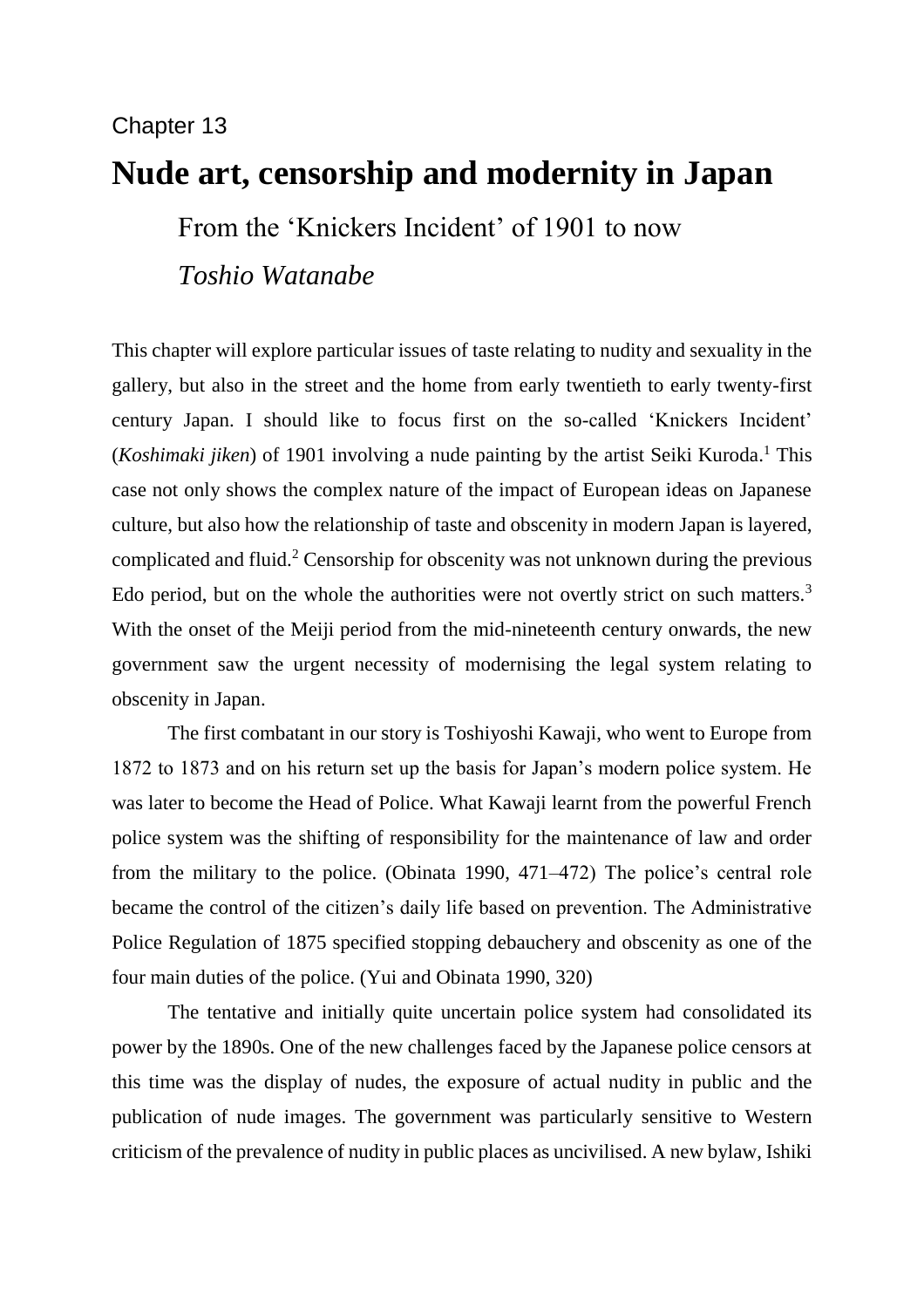Keii Jôrei, was introduced in Tokyo in 1872 regulating in detail the extent of nudity allowable in public. (Kitazawa 1994, 363; Ogi *et al*. 1990, 3–39) This must have been a quite alien regulation for the majority of the Japanese. The records from 1876 show that for *ishikizai* (intentional crime) the top offence against the new bylaw was that of nudity, which included being naked from the waist up, including rickshaw men, with 2091 cases, whereas those punished for selling pornography amounted to only 8 cases. In 1877 there were 3179 offences for nudity and in 1878 a staggering 7545. (Ogi *et al*. 1990, 468, 27)

The publication of popular nude images increased greatly during the early Meiji period. Lithographs of nude images in particular became so popular during the 1880s that they were prohibited in 1889 by the Ministry of Internal Affairs, not because of their pornographic nature but on the grounds that they corrupted public morals (*fûzoku kairan*). (Teshigawara 1986, 91–94; Miyashita 1992, 264–266; Kinoshita 2015, 184, 191 note 25) This prohibition was not just confined to lithographs but extended more generally to published images of nude women. There was little interest in images of nude men by either publishers or the police. (Kojima 2002, 34, 42–43; Kinoshita 2012)

It is clear that many nude lithographs were displayed very openly at the front of shops, which attracted the attention of the police. There were even threats of prosecution for nude items not for sale but displayed prominently in the shop. (Nakamura 1981, 64) In my view it was the public nature of these nude images which was so offensive to the authorities, for some of the reminiscences of what people actually felt about these lithographic images indicate that they were not seen as pornographic, but rather as a very fresh type of image of beautiful women (*bijinga*). (Teshigawara 1986, 93–94) However, from the point of view of the authorities, so sensitive to public nudity, such public display was not tolerable. Here we can see that the Japanese authorities were extending the Western ideology of hostility to public nudity to the public display of images of nudity. One can see that the time was ripe for the police to intervene in a display of nude images at a public exhibition.

I should like to introduce our second combatant. Seiki Kuroda was perhaps the most powerful *yôga* (Western-style) painter of the late nineteenth and early twentieth century and has been called 'the father of modern Japanese painting in the Western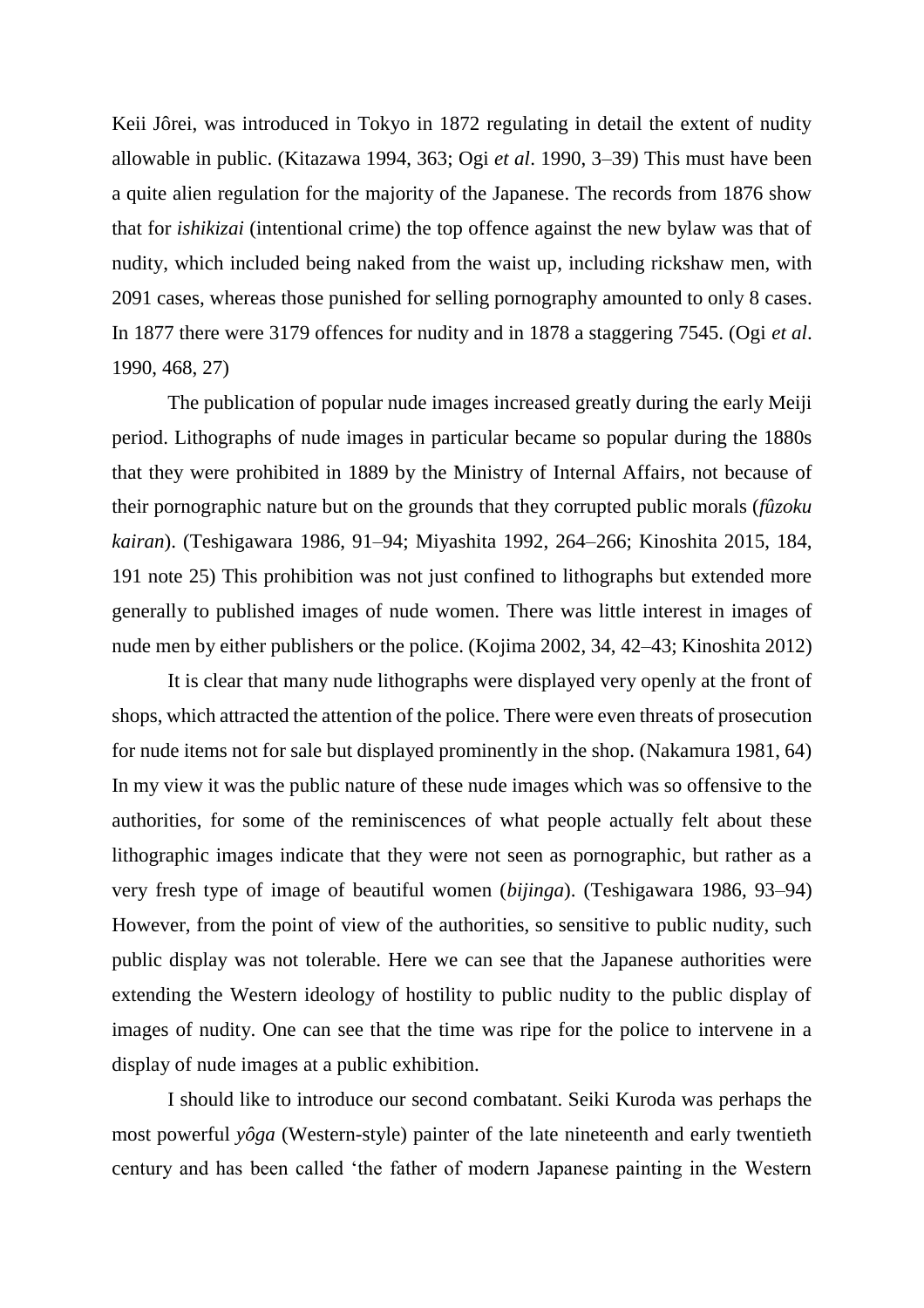manner'. He belonged to an elite family and when he was eighteen, went to Paris to study law, but once there decided to become a painter and stayed there for ten years. The first key painting here is his *Chôshô* (The Morning Toilette, originally titled *Le Lever*).

#### TAKE IN FIGURE 13.1

It is clear that Kuroda was most ambitious and aimed to create a work of art which would attain the highest aesthetic category of its type.<sup>4</sup> His ambition moved the Japanese Minister in Paris, Yasushi Nomura, to sponsor this painting and to provide cost and the use of a room in his Legation as a studio in return for the completed painting. Once completed, Kuroda took it to his teacher, Raphael Collin, who said he should show it to the famous painter Puvis de Chavannes, the head of Société National des Beaux-Arts. When, Kuroda asked whether the painting was worthy to be submitted to the Salon of Société, Puvis apparently answered 'Certainement'. (Teshigawara 1986, 135) This episode and the subsequent acceptance of the work by the 1893 Salon of the Société National des Beaux-Arts are important as these gave Kuroda the imprimatur of Western authority.

With this and other successful results he came back to Japan in the same year. A year later in 1894 together with Keiichirô Kume, a close friend from his Paris days, he established *Tenshin Dôjô*, a private art school, which became the focal point of a new direction in *yôga* painting in Japan. Then in 1896 when the Department of Westernstyle Painting was established at the Tokyo School of Fine Arts, Kuroda was invited to become the leading teacher there. In 1898 he was appointed Professor and became the most powerful figure within the world of *yôga* education.

After his nearly ten-year stay in Paris, the first major Japanese exhibition Kuroda participated in was the sixth Meiji Bijutsukai (Meiji Art Society) Exhibition in Tokyo, where he showed oil paintings including *Chôshô*. This painting now lost, was positively reviewed and was again exhibited next year in 1895 at the fourth Naikoku Kangyô Hakurankai (Domestic Industrial Exposition) in Kyoto where it received a prize, Myôgi Nitôshô, a second prize in this category. However, once this large painting was shown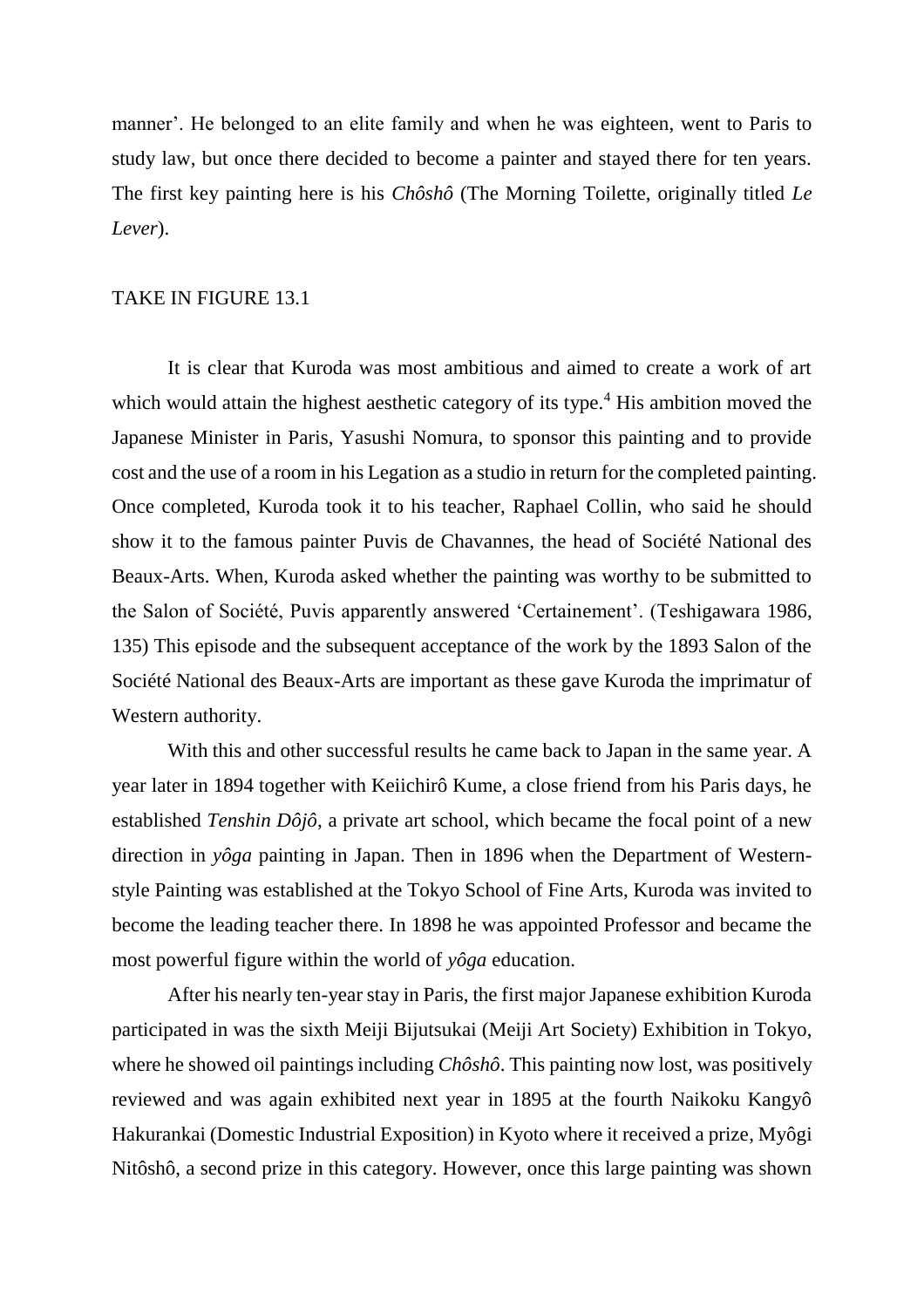to the general public, all hell broke loose. Many newspapers accused the painting of obscenity and ugliness. The ferocity of some of these criticisms is quite startling. Apparently, the controversy had already started at the jury stage, but Ryûichi Kuki, the head of the jury and a highly influential bureaucrat, insisted that this work should be exhibited.

It is clear that Kuroda intentionally confronted the Japanese art world and the Japanese public with this provocative nude painting. The big difference between Kuroda and most of the other *yôga* painters in Japan was that he was not encumbered with the previous history of *yôga* in Japan and could take a more openly Western line reflecting contemporary taste there. As he spent nearly ten years in France, he was very well attuned to what was going on in the European art world.

This shows in his choice of the subject of *Chôshô*. For a painter of the highest level of ambition, nude painting of this type offered many advantages. For a Japanese artist trying to represent the highest level of Western culture this was a fitting subject, not only with a long and weighty tradition, but also with a great deal of currency. In Europe then nude painting was one of the most prominent types of painting to be seen at exhibitions. At the many International Exhibitions the nation-based display encouraged competition and this enhanced the status of the nude painting.<sup>5</sup> Many contemporary nude paintings in Europe were negotiating with past values to attain current aesthetic status and Kuroda's *Chôshô* was part of this phenomenon. In his painting the narrative aspect is reduced and the aestheticism of the female nude comes to the fore. The nude dominates the composition and becomes the central object for the viewer's gaze. Within the context of the French Salon Kuroda's work satisfies fully the contemporary requirement for a 'masterpiece'.

This modernity of Kuroda's work was of vital importance within the Japanese context. The establishment of the notion of *bijutsu* (art) in Japan crucially impinged on the debate about the nude painting.<sup>6</sup> The 1880s was exactly the time when finally the Western notion of Fine Art gained greater currency in Japan, but there was still considerable uncertainty among the general public. Kuroda's *Chôshô* was his challenge to the general public to establish what art is and this challenge was indeed taken up by many of the critics.<sup>7</sup>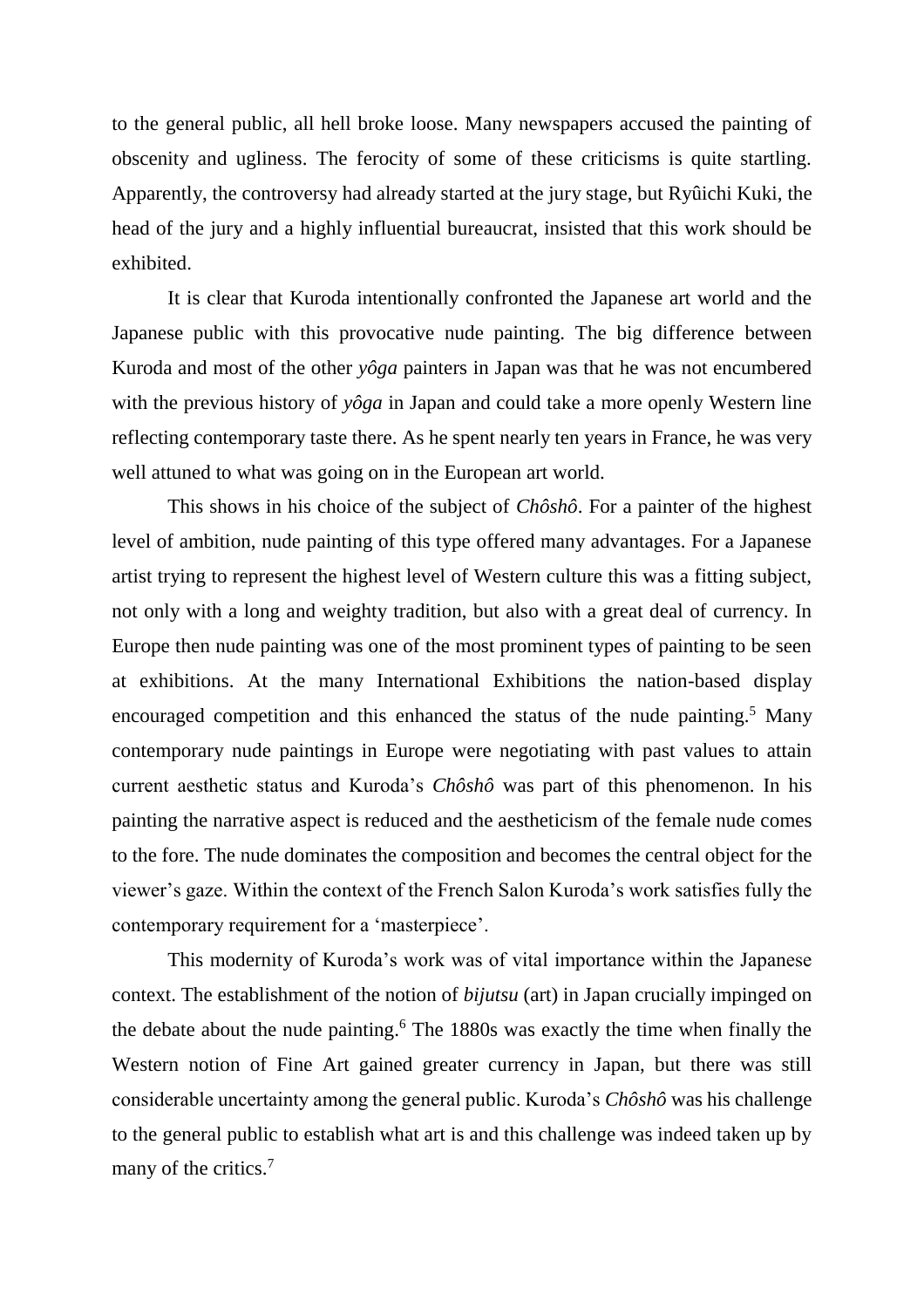It is also important to note that when *Chôshô* was shown first at the more exclusive White Horse Society exhibition no such controversy broke out. It did so only when a year later it was shown at the Domestic Industrial Exposition where Westernstyle paintings formed only a small part of the exhibits and a great number of general public came to visit the Exposition, not just the elite aficionados. Therefore, the exposure *Chôshô* received here was incomparably greater than at the previous exhibition for art elites. It was simply more public. The general public's bewilderment in being confronted by this painting was probably genuine. They were not used to such a public display of nudity. The 'high art<th>=<th> nude' formula was not yet part of their shared taste. On the other hand, the insistence by Kuki, the head of jury, on protecting this painting was very much part of the top-down process of the establishment of the notion of Fine Art in Japan and also showed that this formula was part of Kuki's shared values.

In this context, it is worth noting that in general we now tend to see this type of nude painting as representing a typically patriarchal ideology. However, it has been argued that by painting a woman as she is rather than as an idealised stereotype of 'a good wife and a wise mother', Kuroda questioned the prevailing view in Japan and offered an alternative where an undistorted image of a woman is presented and where through such an image the fundamental beauty is explored. (Teshigawara 1986, 122) Support for such a view comes from an unexpected corner. Apparently the pioneer feminist Raichô Hiratsuka approved of nude painting as representing some element of the primeval freedom of women. (Teshigawara 1986, 175)

Then in 1897 Kuroda exhibited the highly unusual *Chi Kan Jô* (Wisdom Impression Sentiment) at the second Hakubakai (White Horse Society) exhibition in Tokyo. This triptych contains three Japanese female nudes in front of an abstract gold background. Again, there were many criticisms relating to the nudes. So far in spite of the many hostile views expressed in the media, there were no interventions from the authorities. The first censorship did not relate directly to anything Kuroda had exhibited, but to a magazine which illustrated Kuroda's triptych indicating that the censor viewed such a publication as a more public medium. The November issue (no. 2) of *Bijutsu Hyôron* (Art Review) was banned by the authorities, because it carried a photograph of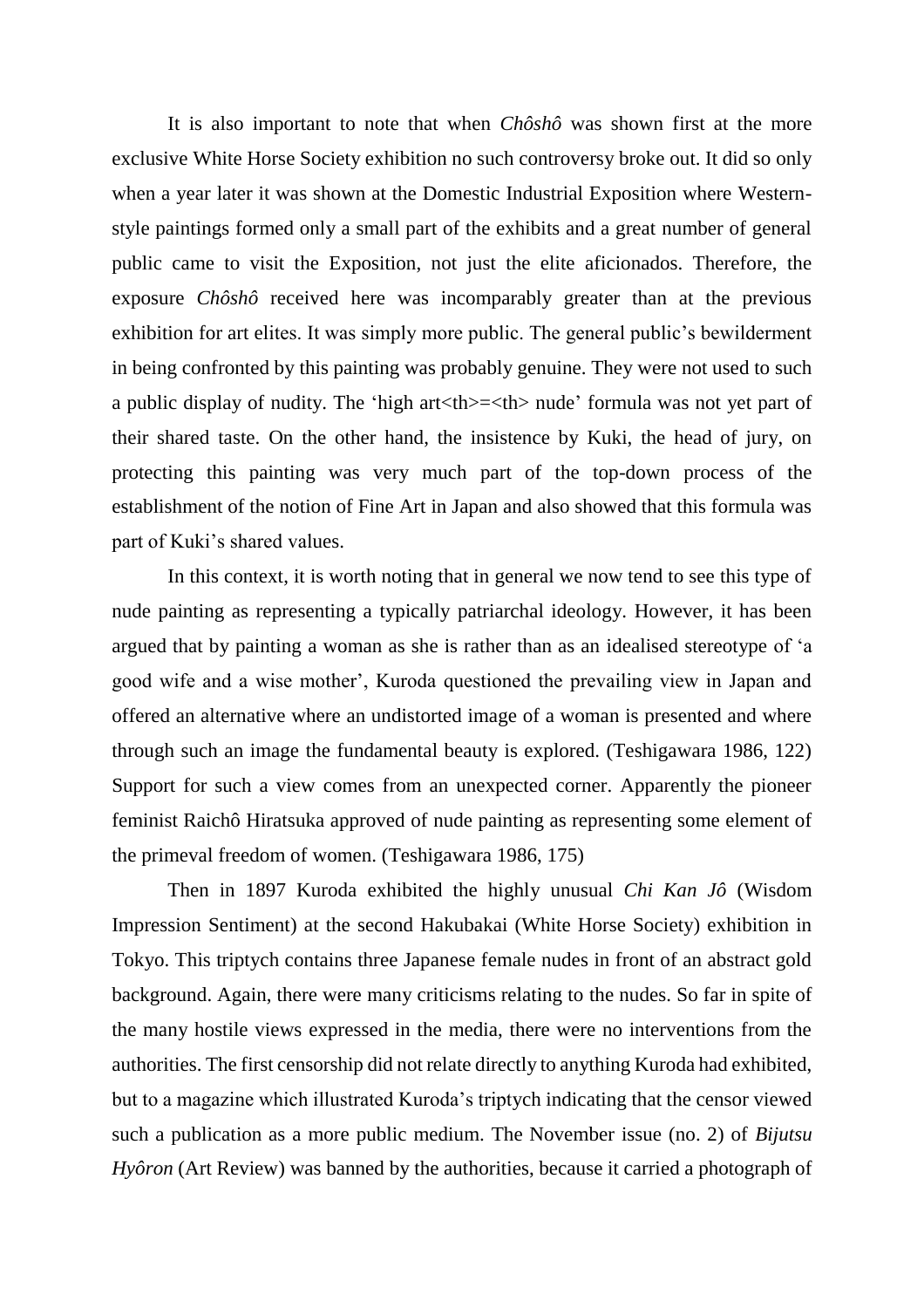Kuroda's work, though when *Nikkan Kyoto* (Kyoto Daily) published another photograph on 1 January next year, this was not censored.<sup>8</sup> The triptych was then shown at the 1900 Exposition Universelle in Paris as part of the display of contemporary Japanese painting and was awarded a Silver Medal, the only Japanese Western-style painting to receive a medal. (Tan'o 1992, 262)

Then, in 1901, one of Kuroda's nude paintings became the target of one of the most notorious acts of art censorship in modern Japan. When Kuroda exhibited *Ratai Fujinzô* (A Female Nude Figure) at the sixth White Horse Society exhibition in Tokyo, the police ordered the lower half of the painting to be covered by a cloth.

#### TAKE IN FIGURE 13.2

#### TAKE IN FIGURE 13.3

This became known as Koshimaki Jiken, roughly translated as 'the Knickers Incident'. From 1903 onwards at the White Horse Society exhibitions of nude paintings including Kuroda's were confined by police order to a special room to which only art specialists were allowed access. This became quite a common tactic by the police when dealing with nude paintings at exhibitions. This notorious covering of the lower half of Kuroda's nude painting with a cloth signalled that Fine Art exhibitions were not immune from police censorship. The creation of special 'nude rooms' with access permitted only to art specialists at various exhibitions again underlines my contention that it was the degree of public access which was the key aspect with regard to nude images.

This is even clearer when we examine where this painting ended up after the exhibition. A eureka moment for me was when I came across a photograph of a room of the Takanawa Villa of the Iwasaki family, who bought this painting. (Tamamushi 1998, 63) This photograph shows that this painting was displayed in the billiard room. Traditionally the billiard room was a space exclusively reserved for men, thus the existence of a risqué painting was even appropriate and suitable for such a gendered space.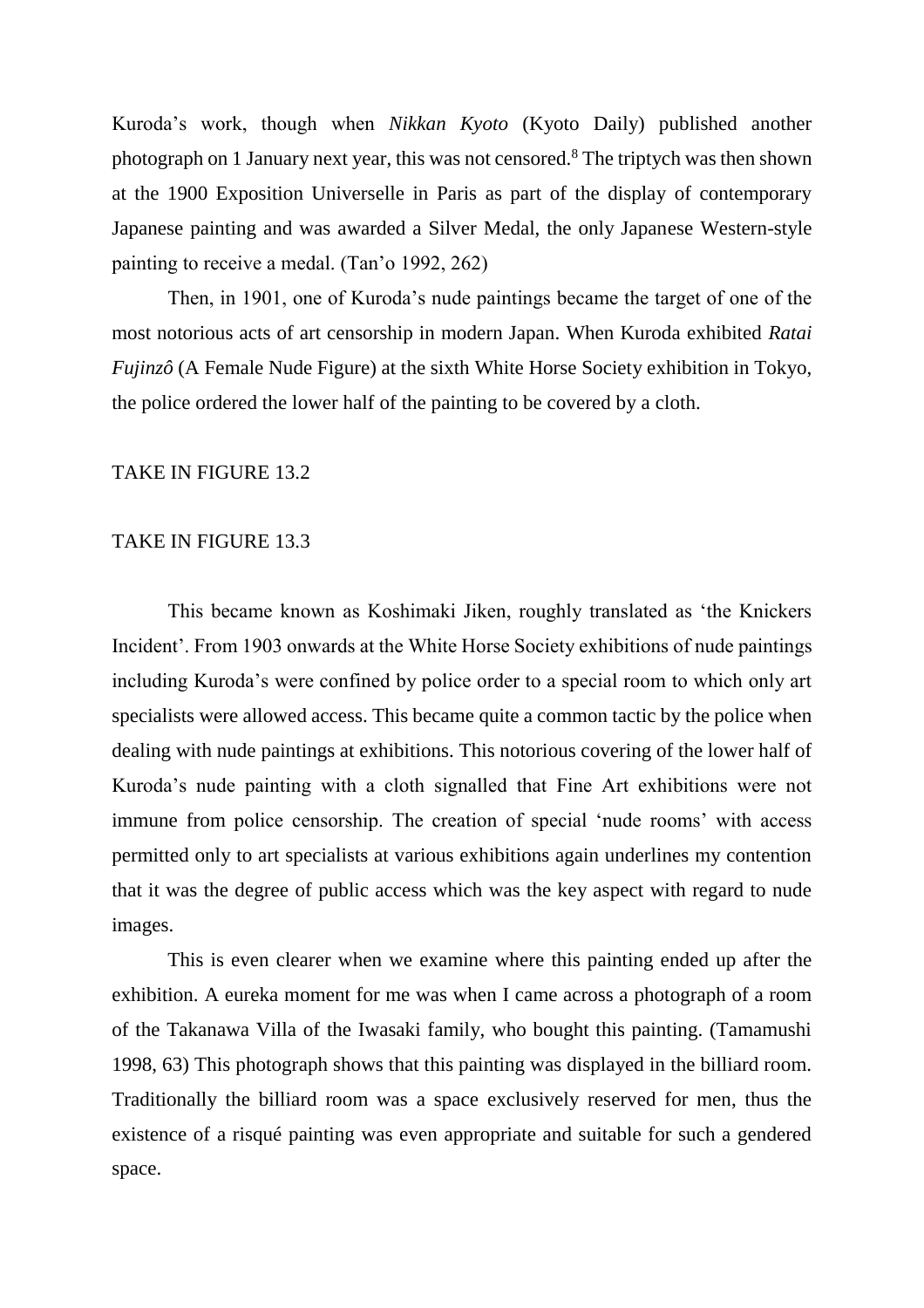One of the origins of the censor's aversion to nude images was the interpretation by Western visitors of the prevalence of actual nudity in Japan as uncivilised. Thus the anti-nudity sentiment was not an intrinsically Japanese reaction. In an article written in 1897, Kuroda's friend Kume suggests that the hostility to nudity was very much a Western concept based on Christian doctrine and therefore this was already recognised at the time in Japan. (Kume 1984,  $34-35$ )<sup>9</sup>

We have seen that within the European art context how current Kuroda's nude painting actually was. However, an anti-nude ideology and not just anti-nakedness sentiment was equally current in the West. If we examine the situation in Britain, the 1880s 'saw a shift in public perception of the nude'. (Smith 1996, 216) The social purity movement which did much 'to discredit the nude in the domain of high art' aided by the popular press managed to bring the issue to the fore. (Smith 1996, 220) It is instructive that also in Japan in 1891 Dai Nihon Fûzoku Kairyôkai (The Great Japan Society for the Improvement of Public Morals) was founded by Masatake Doi. (Ogi, Kumakura and Ueno 1990, 471) They are all striving for legitimacy of taste each in their own way. They all take their own as the 'correct' taste.

The sharing of values within a cultural community can be transnational. With regard to nude painting, for instance, Puvis and Kuroda shared similar values, whereas the members of social purity movements in Britain and the members of the Great Japan Society for the Improvement of Public Morals agreed on other values, incompatible with those of the artists. Also, this controversy was not just a clash between aesthetic taste imported from the West and the moralistic views of increasingly xenophobic and nationalistic Japanese critics. Both the anti-nude ideology seen in the 1872 law and the emerging concept of art were Western-oriented. (Kitazawa 1994, 372–373) Here we are seeing not the lure of the East, as often discussed, but the lure of the West.

This was not a clash of Japanese tradition and Western modernity, but a clash of differing interpretations of modernity. The key component of this censorship was not whether the painting was regarded as intrinsically obscene in itself, but whether it was open to public gaze. By this term 'public' was meant lower-class men, women and children, which probably Bourdieu would recognise. The judgement of taste here is indeed related to social position. However, this represents only the point of view of the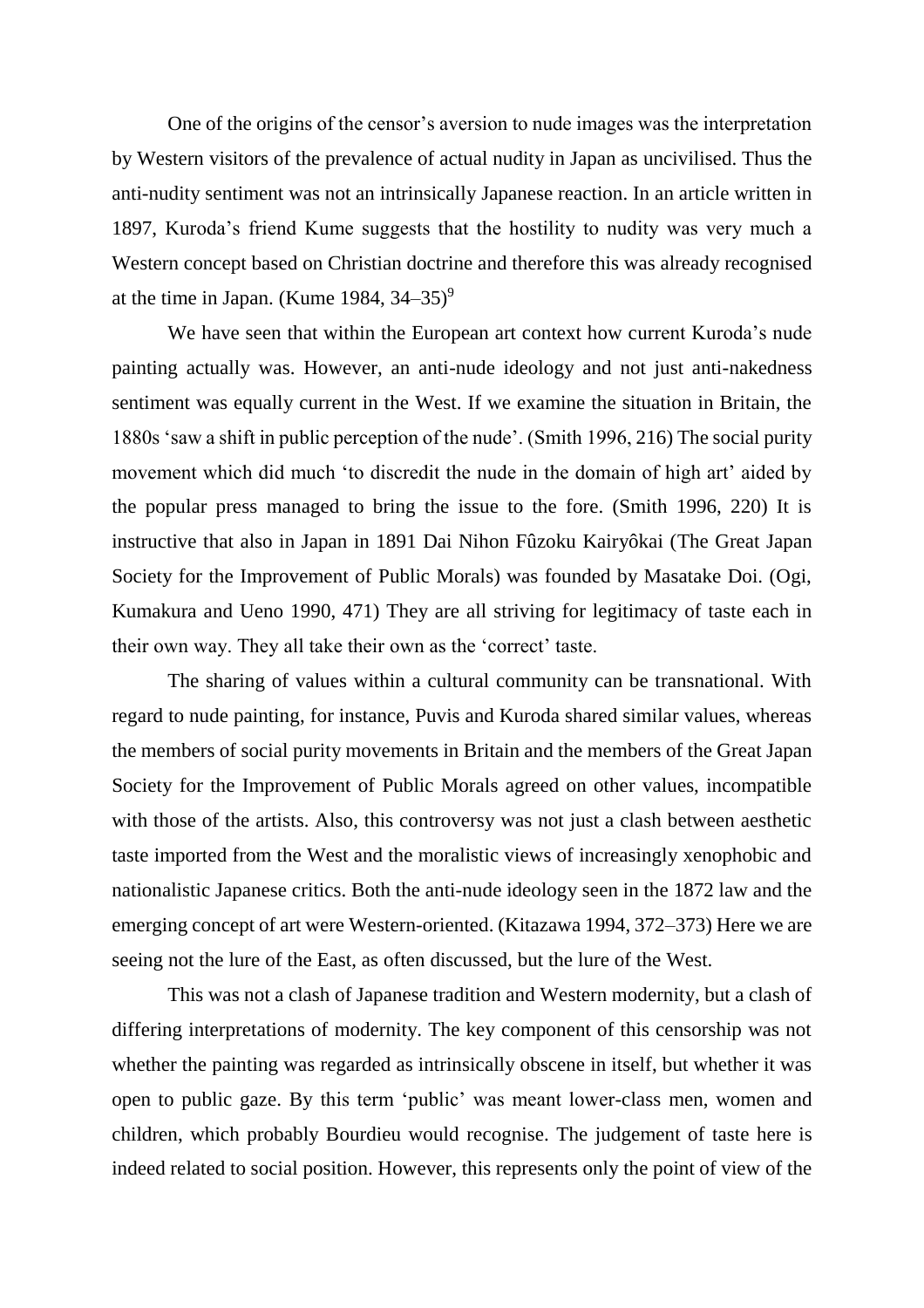police. The censored artist was one of the most respected Western-style painters of the time and was actually a Viscount; his intention was indeed to educate the public to bring them up to the Western standard by showing them nude painting which brings with it Western credentials.

We have seen in our example of the 1901 'Knickers Incident' how a new taste for nude painting was promoted by the artist but suppressed by the police. In the long run, neither side has won the battle. The theme of our volume is the persistence of taste. What seems to be persistent in our context is not the content of the taste, but the skirmishes between the artists and the police. It looks like the nude painting has won as it became much more ubiquitous at exhibitions and in publications. However, more recently, particularly female, nude paintings are attacked from a different quarter and are becoming less generally accepted from the point of view of gender politics. The public display of female nudity is now seen by many as a kind of objectification of a female body. Also globally life classes are becoming obsolete in many art academies, though persisting more strongly in extra-mural drawing classes. One would have thought that the Japanese police would not now censor depiction of a nude, but this is in fact not the case. Female nudes where genitalia are not hidden are still contentious and subject to censorship by the police, as we will see later.

We have examined a case where the female nude was censored. How about the censorship of the male nude? This is a much less debated area, but a recent publication *Kokan Wakashû* (Young men with something between their legs [a pun on a famous tenth-century poetry anthology *Kokinwakashû*]) of 2012 written by Naoyuki Kinoshita examines brilliantly and wittily how artists dealt with the issue of revealing or hiding male genitalia, particularly when dealing with male nudes. The book's subtitle *Otoko no hadaka wa geijutsu ka* (Is male nude art?) exactly pinpoints the second-class status of a male nude within art compared to a female one. Here again the debate focuses on the genitalia, but this too will be examined later.

Let us go back to the issue of police censorship, this time relating to the male nude. Our case here is the 1976 girl's manga *Kaze to ki no uta* (The Song of the Wind and the Trees) by Keiko Takemiya. This came out initially as a serial in *Shûkan shôjo komikku* (Girl's Comic Weekly), a magazine mainly for teenage girls. Takemiya was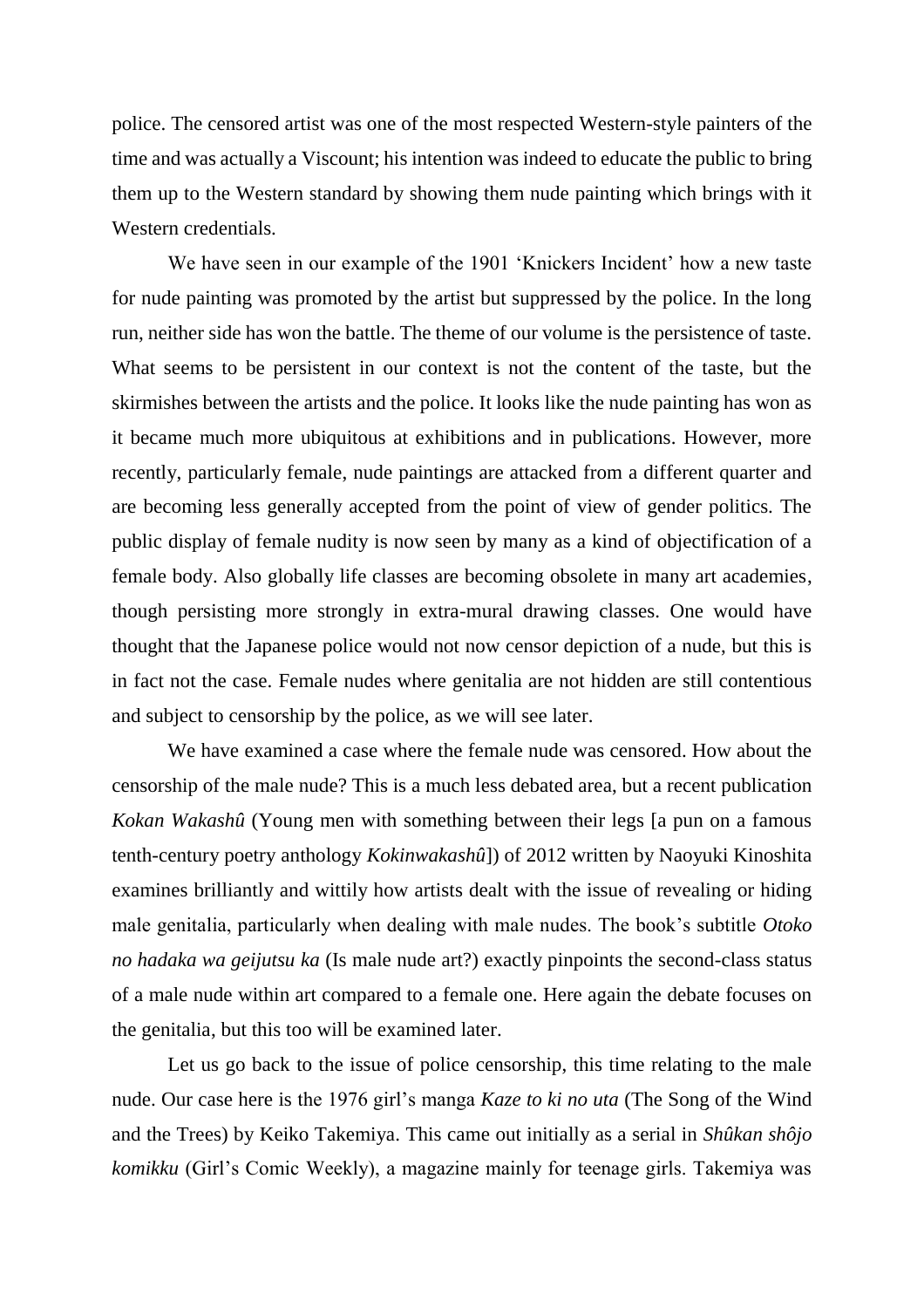singled out by the art historian Hitoshi Ônishi as one of the great innovators in the history of book-form art.  $(Ônishi 1998)<sup>10</sup>$  He made a point that Takemiya's innovation included a much freer use of compositional structure disrupting the conventional layout of a page. Jaqueline Berndt also points out that Takemiya breaks with the girl's comic convention in the choice of the hair colour of the protagonists, in that the reliable and sensible Serge has black hair and the passionate and suffering Gilbert is blond. (Berndt 1995, 114) Takemiya's innovation in the content of this work was openly depicting what became to be known Boy's Love (BL), i.e. male homosexuality among young boys in a girls' comic magazine. Shûji Terayama, the foremost all-round avant gardiste in Japan at the time, regarded the appearance of this work as seismic as the appearance of *Histoire d'O* or Marquis de Sade's *Justine*. (Terayama 1995, n.p.), declaring that he loves the *fleurs du mal* of these Gothic comics. Boy's Love is now a huge genre in Japanese girls' comics and beyond. After the publication of *Kaze to ki no uta*, Takemiya became one of the leading manga artists in Japan. In 2000 she became Japan's first practice-based Professor of Manga Studies at Kyoto Seika University and four years later she was appointed as the Vice Chancellor of that university.

Takemiya's autobiography *Shônen no na wa jirubêru* (The boy's name is Gilbert) published in 2016 makes it clear how important *Kaze to ki no uta* was for her. In fact, the whole autobiography is written more or less as a story of how she came to publish this work. The issue of sexuality was central for her. Indeed, this graphic novel liberated the art of manga not only as an art form but also as a means of expressing sex in all its ramifications. It covers many highly challenging issues, such as incest or the rape of an eleven-year-old boy.<sup>11</sup> As a motivation for this work, Takemiya stated that she wanted to depict love and sex properly and chose male homosexuality to avoid police censorship, as heterosexual bed scenes with entangled male and female legs wouldn't be tolerated in a girls' comic magazine. The first double-page scene taken from the paperback edition shows exactly such a scene, which was indeed not censored by the police.

### TAKE IN FIGURE 13.4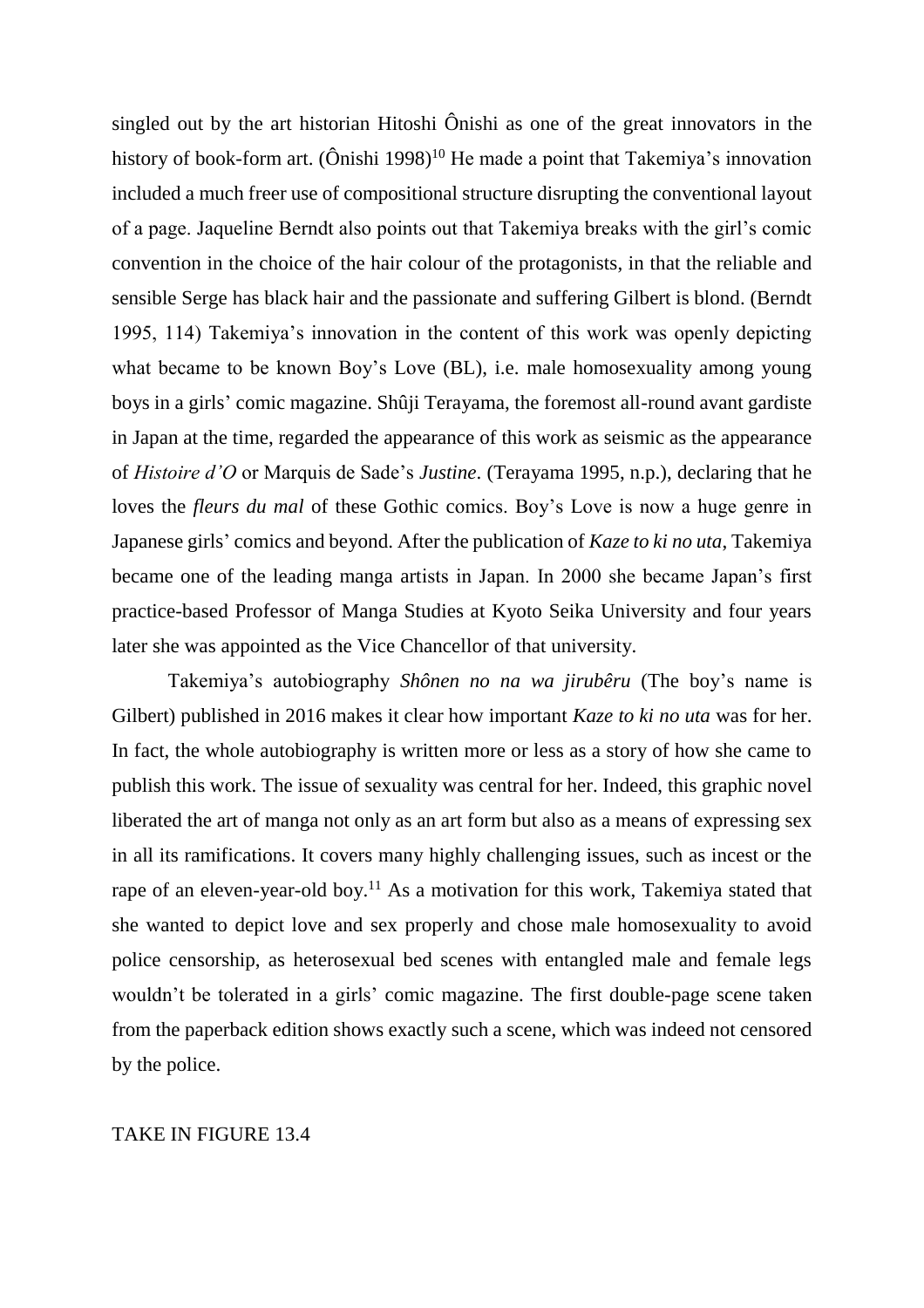Also apparently she was advised by her editor that in a bed scene if you have three legs visible, you will be censored but if there are only two legs, it would be OK! (Takemiya 2016, 115) On any of these scenes, you can see only two legs. Here Takemiya depicted a near full male nude seen from his back, but crucially no male genitals are visible. What is happening here is that at times there are highly detailed but often unwritten rules about where the line is drawn for punishable obscenity. In the case of the 'Knickers Incident', neither the artist nor the police were certain where to draw the line, but in the case of *Kaze to ki no uta*, the artist, the editor of the publishing house and the police were all extremely aware of these unwritten rules and on this occasion these were notinfringed. The artist and the editor were successful in negotiating this highly sensitive issue and came out more or less unscathed.

Let us go back to the issue of the role played by the depiction of genitalia in the context of female and male nude. Throughout the history of the censorship of nude art in Japan, depictions of genitalia played a major role. An extreme example for acase involving female genitalia is the artwork created by the artist Rokudenashiko (Megumi Igarashi). 'Rokudenashiko' could be translated as 'Good for Nothing Girl'. Her art is hardly a nude as it just depicts her own vulva in 3D. When she was arrested the first time on 14 July 2014, over 20,000 signatures demanding her release was collected and she was released. On 3 December 2014 she was rearrested and over 10,000 signatures were collected but this time she was only bailed out. The court's verdict as reported by *Mainichi Shinbun* online news on 9 May 2016 allowed her work to be sold in an adult goods shop but it did censor her commercial activity of sending a 3D printable version through the internet. The same online news reports that she has appealed and the case continues. This is admittedly a current and extreme case where the borderline of obscenity is fought over between the artist and the authorities.

The persistence of these skirmishes continues with another 'Knickers Incident', this time involving male nudes. In 2014, when the artist Ryûdai Takano's photographic work *Ore to* (Together with me) depicting two standing males in frontal nude was exhibited, the police threatened the Aichi Prefectural Museum of Art in Nagoya that if this work was not removed, they hadno choice but to arrest the curator.<sup>12</sup>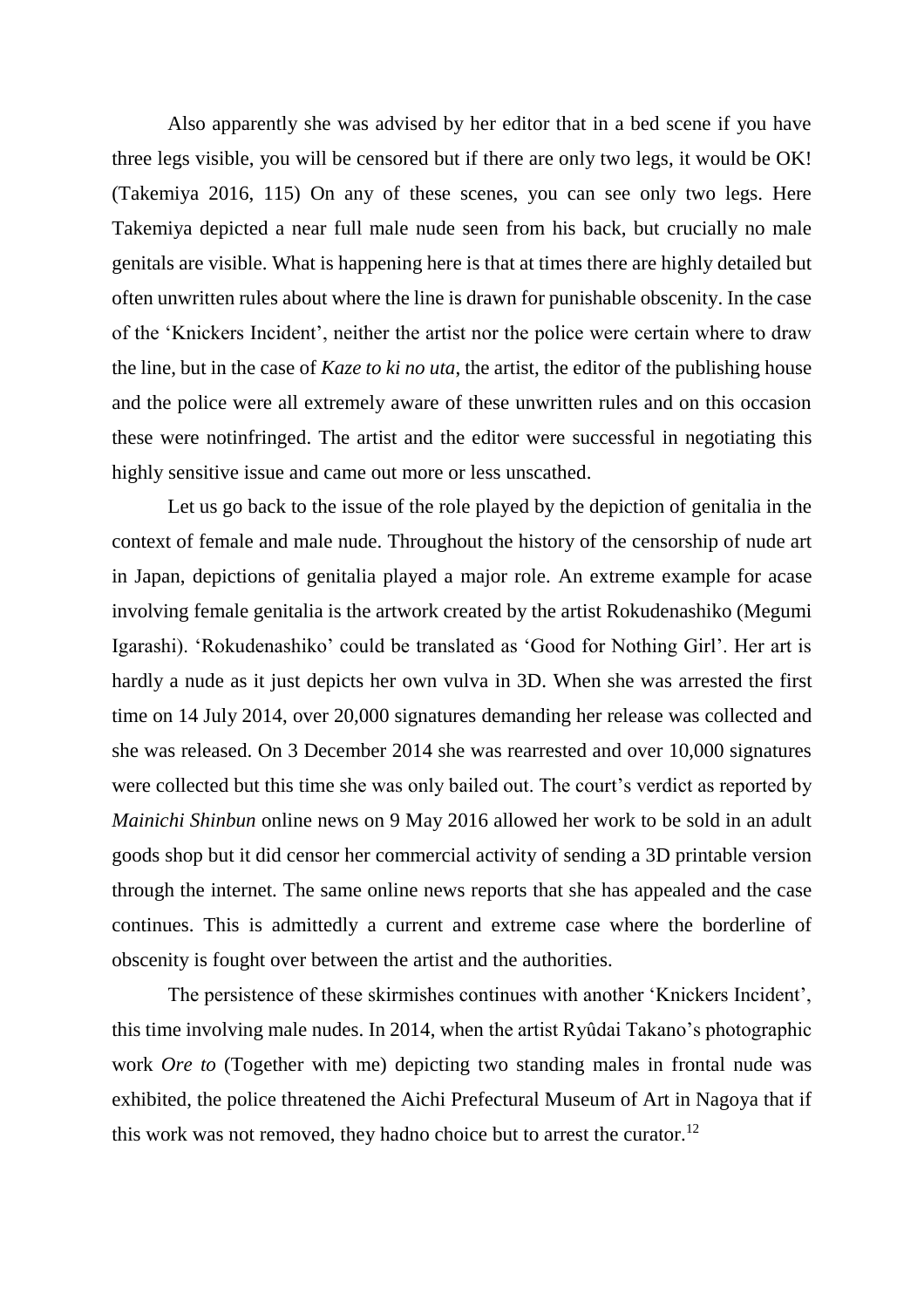Apparently the police took this action based on a single anonymous complaint and the sole reason was the open depiction of penises. If we consult Kinoshita's excellent book *Kokan wakashû*, it is abundantly clear that male genitalia are not rare at all in public sculptures. However, the local police in Nagoya did object to its display. In this case the artist obviously stepped over the delicate line Takemiya was able to negotiate. Possibly this may not have happened in Tokyo and it rather seems the policeman responsible acted somewhat rashly without consultation with the police lawyers. Apparently no formal paper work was created on the police side. This again indicates this was more to do with misguided over-enthusiasm than a carefully considered attempt at censorship. The artist was put in a difficult position, as the arrest target was not he but the museum curator. The sin perceived by the police was not creating an obscene work, but displaying such a work publicly. This is exactly the same reasoning prevalent throughout the history of censoring obscenity in Japan.

The artist said that he had three choices: first, to remove the work from the exhibition; second, to substitute this work with another one more acceptable to the police and pretend nothing had happened; and finally to continue with the display of the work in a way to make it clear that there was this intervention by the police. He chose the third and covered up the lower half of the painting with thin unwoven material following the precedence of Kuroda's case, but this time it was the artist who put up 'knickers'. Some other exhibits were also covered with tracing paper. The artist declared that he wanted to leave a trace of the police intervention and imagined that the figures are wrapped in bedding. This imbued the photograph with a stronger sense of eroticism creating an even more intimate image. It almost reminds us the homoerotic initial scene in *Kaze to ki no uta*.

These were two cases where contemporary Japanese artists suffered direct interventions by the police. However, let us finish on a more positive note. In autumn 2015 and spring 2016 one of the greatest taboos in exhibiting Japanese art was broken. The private museum Eisei Bunko in Tokyo opened an exhibition simply called *Shunga*. Museum visitors in Britain are already quite familiar with this art form, as the British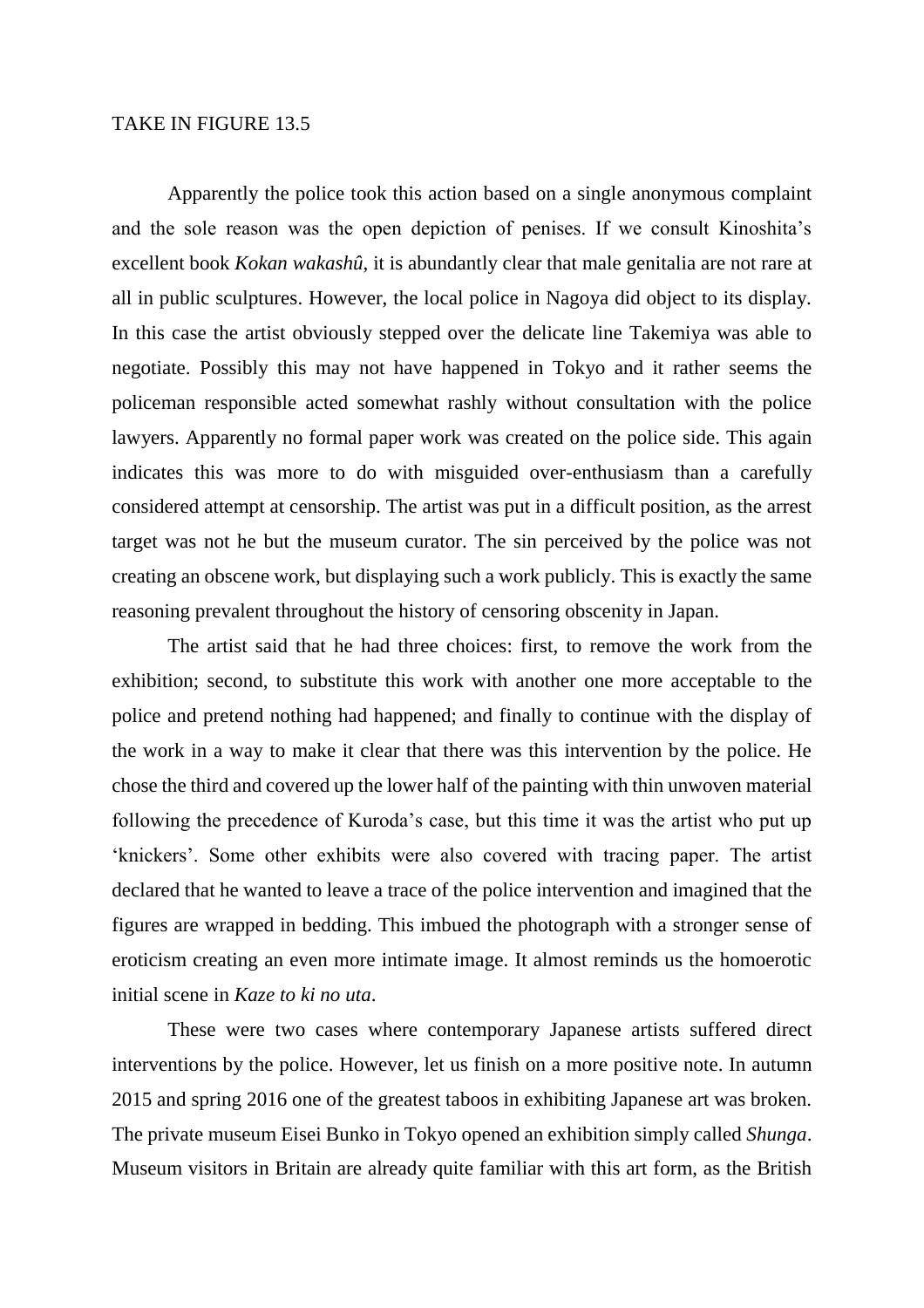Museum organised a spectacular exhibition *Shunga: sex and pleasure in Japanese art* in 2013. The catalogue tells us that '*Shunga*' ('spring pictures') represents an extraordinary body of explicit erotic art'. (Clark *et al*. 2013, 20) This was a surprisingly popular exhibition and people flocked to it. There was no police intervention. A number of key art historians and curators both in Britain and Japan wanted to organise a similar exhibition in Japan. However, these efforts hit a brick wall. I attended a *Shunga* Display Workshop organised by the Association for the Study of Cultural Resource in December 2013 in Tokyo. This was a rather depressing occasion, as it became clear to me why it was so difficult to organise a *Shunga* exhibition in Japan. Three major obstacles to organise such an exhibition in a public museum of art in Japan could be pointed out. First, public museums of art in Japan are attached to a public body, be it a city, prefecture or a ministry and the bureaucrats of these institutions, especially those involved in education, are unlikely to approve such an exhibition however keen the curator is to do it. Second, Japanese exhibitions are heavily reliant on sponsors and media, such as newspapers or TV stations, and they are unlikely to support such risky projects. A third, hidden obstacle seemed to be the Friends of the Museum, which supports the museum in various ways and would again be unlikely to support such an exhibition. Even a museum director who is an expert in *shunga* seemed to be unable to break this taboo. The issue of a single-themed exhibition on *shunga* seemed to have created these particular difficulties. One or two such prints or paintings to be smuggled into a differently themed exhibition would create less of a problem. A *shunga* exhibition named as such would have been too public.

The break came with the acceptance of such an exhibition by a small private museum, i.e. Eisei Bunko Museum in Tokyo, which is renowned for its collection of mainly Japanese and Asian art collected by the Hosokawa family. In the end it was the decision by the head of the Hosokawa family and President of the Eisei Bunko Museum, Morihiro Hosokawa, which broke the ice. As a former Prime Minister of Japan, it would have been more difficult for the police to move against his decisions and they would certainly be greatly more cautious to even contemplate arresting him or amember of his staff for breaching public decency. Also it happened in a small and private museum, which did not have to worry much about external interferences.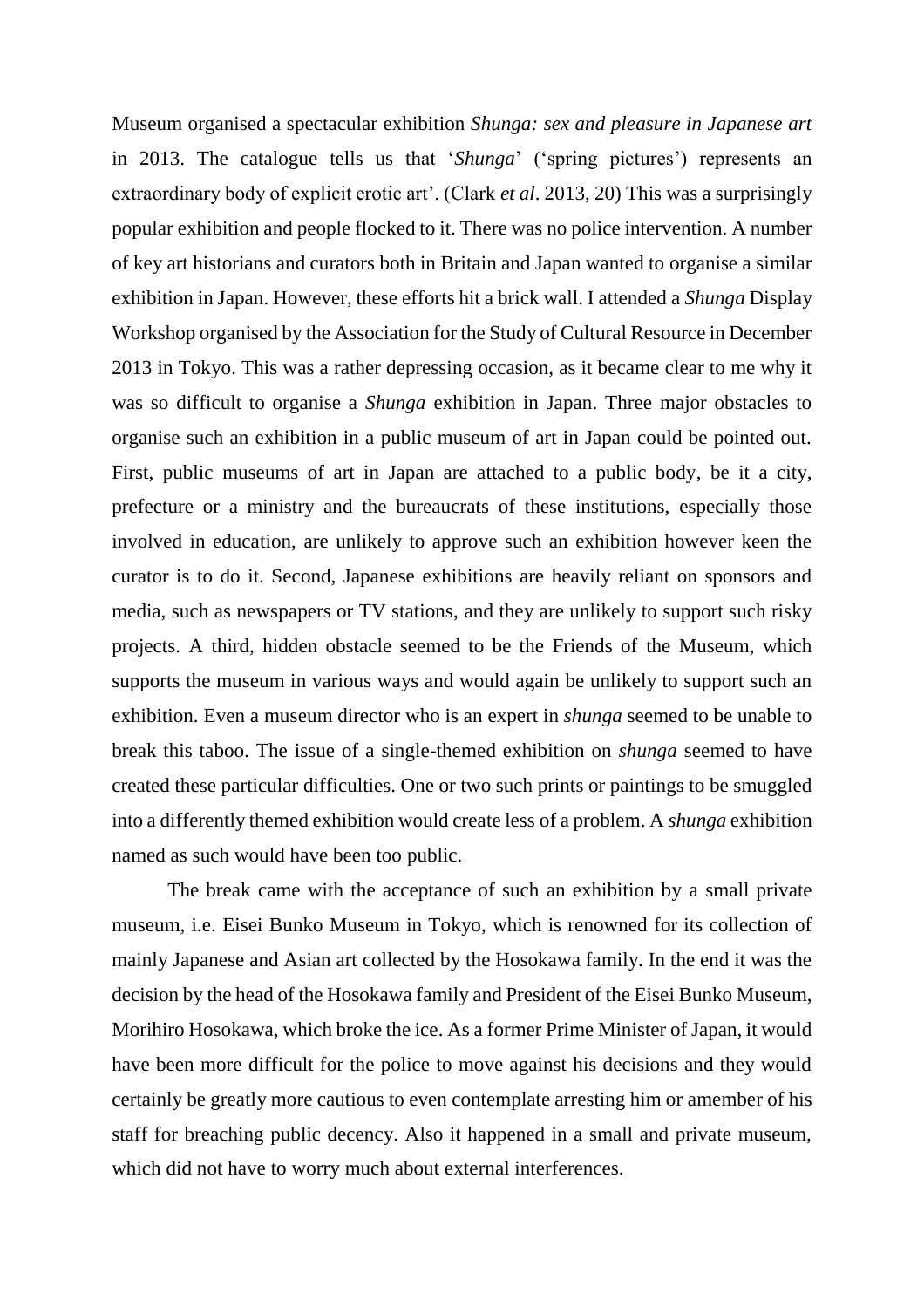The exhibition at Eisei Bunko opened on 19 September 2015 and immediately was overwhelmed by the huge number of visitors. It defied all expectations. According to Hidekazu Miyake, curator at Eisei Bunko, the British Museum *Shunga* exhibition was visited by about 90,000 visitors with about 80 per cent women, whereas Eisei Bunko, halfway through the exhibition period in early November, already exceeded that number with more than 100,000 visitors again with many women attending.<sup>13</sup> This is most remarkable, as the venue is considerably smaller than the British Museum and not situated in a major centre of Tokyo.

Then on 6 February 2016 the exhibition moved to Hosomi Museum in Kyoto, another small private museum like Eisei Bunko, also renowned for a collection of exquisite traditional works of art. Mr Yoshiyuki Hosomi, the Director of the Museum, told me that he was ready and prepared to host this exhibition, as soon as a Tokyo museum was ready to organise such an exhibition in a collaboration.<sup>14</sup> Here again it was basically a decision of the boss which made the exhibition possible. This one had some additional new exhibits and the queues outside were again very long.

There was a third very small exhibition at the commercial gallery, Nagai Garô in Tokyo, which opened on 20 September 2015. This contained some original *shunga* works, but the best feature of this exhibition was the display of a whole sequence of a *shunga* picture book with blown up reproductions with all the text transcribed page by page. An entire floor was more or less dedicated to this one book. We could follow exactly what was happening with this complicated love story or rather stories. Dr Aki Ishigami devised this display and was also one of the organisers in all four exhibitions discussed here including the one at the British Museum.

More recent research on *shunga*, spearheaded by the International Research Center for Japanese studies in Kyoto, British Museum and SOAS in London emphasised the more fun side of shunga, which was often called *warai-e* (pictures for laughs) and where women often are also having fun and don't behave just as sex objects for men as in most Western erotic art and pornography. This became understandable for a modern audience by making clear what the text on the pictures actually says, as in the display at the Nagai Garô. A key and new factor is the rehabilitation of *shunga* as art, something one should take seriously and also something could offer one genuine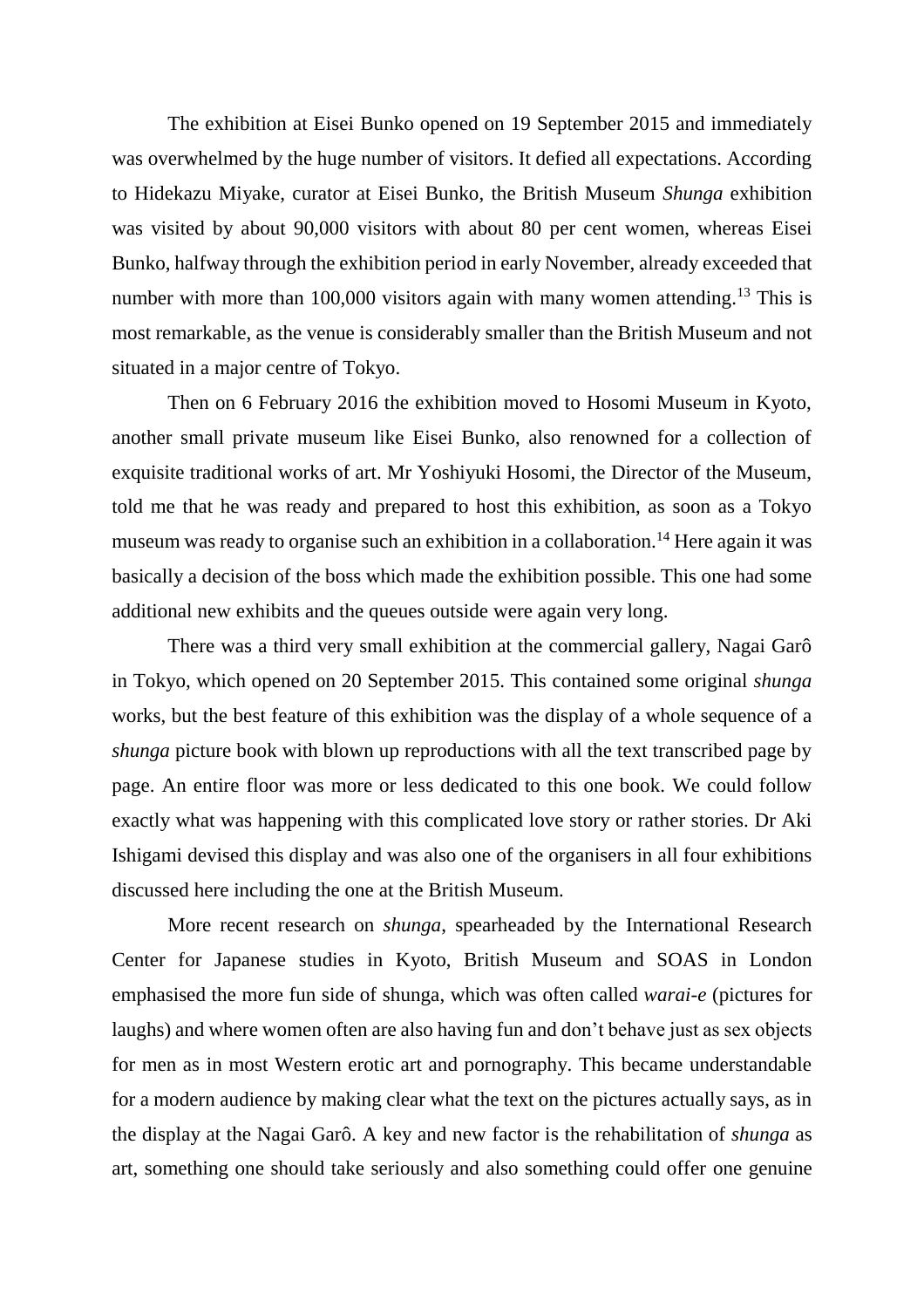aesthetic enjoyment. The mainstream history of *ukiyo-e*, the Edo period popular art, has avoided dealing with *shunga* seriously fora long time.<sup>15</sup> This glass ceiling has been broken and backed by the sheer number of visitors, especially by women, and by the fact that the police did not interfere. I am sure the persistence of the skirmishes between the artists and the police will continue, as could be seen in the cases of Rokudenashiko and Ryûdai Takano, but these series of *shunga* exhibitions have shown that public taste regarding nude art and expression of sexuality could and would change over time.

## **Notes**

- <en>1 I have published an earlier version of the discussion of the 'Knickers Incident' in Watanabe 2010, which contains additional relevant illustrations.
- $\epsilon$  The literature on this subject is quite extensive. The best summary of the issues and detailed documentation canbe found in Kinoshita 2015.
- $\langle en \rangle$  See Gerstle 2010. Gerstle comes to an almost identical conclusion with Watanabe 2010. Both attended the same conference, but arrived at these conclusions independently. Inadvertently the two papers together showed a stronger continuity on the issue of censorship of obscene material in Japan from the Edo to the Meiji period. It was not the obscenity itself which was an issue, but the exposure of such material to the public eye (Gerstle 2010, 99; Watanabe 2010, 197).
- <en>4 Teshigawara 1986 gives a detailed account of the circumstances surrounding the creation of this painting.
- $\langle en \rangle$  Smith 1996, 102 gives a good analysis of this issue.
- <en>6 Kitazawa 1994 makes a good point about this issue.
- <en>7 It should be noted that Keiichirô Kume, a close associate of Kuroda's, insisted that 'the nude is the basis of art' (Kume 1984, 25).
- <en>8 Kinoshita 2015, 183 also points out that illustrative material in publications were particularly vulnerable and he traces origin of this to Edo period.
- <en>9 This is also discussed in Nakamura 1981, 78–79.
- 10 Ônishi 1998 is a summary of a paper he gave at the symposium of the Japan Art History Society on 30 May 1998 at Waseda University, Tokyo. The author was present at this symposium and wrote a review of this in *Asahi Shinbun* evening edition, 9 September 1998.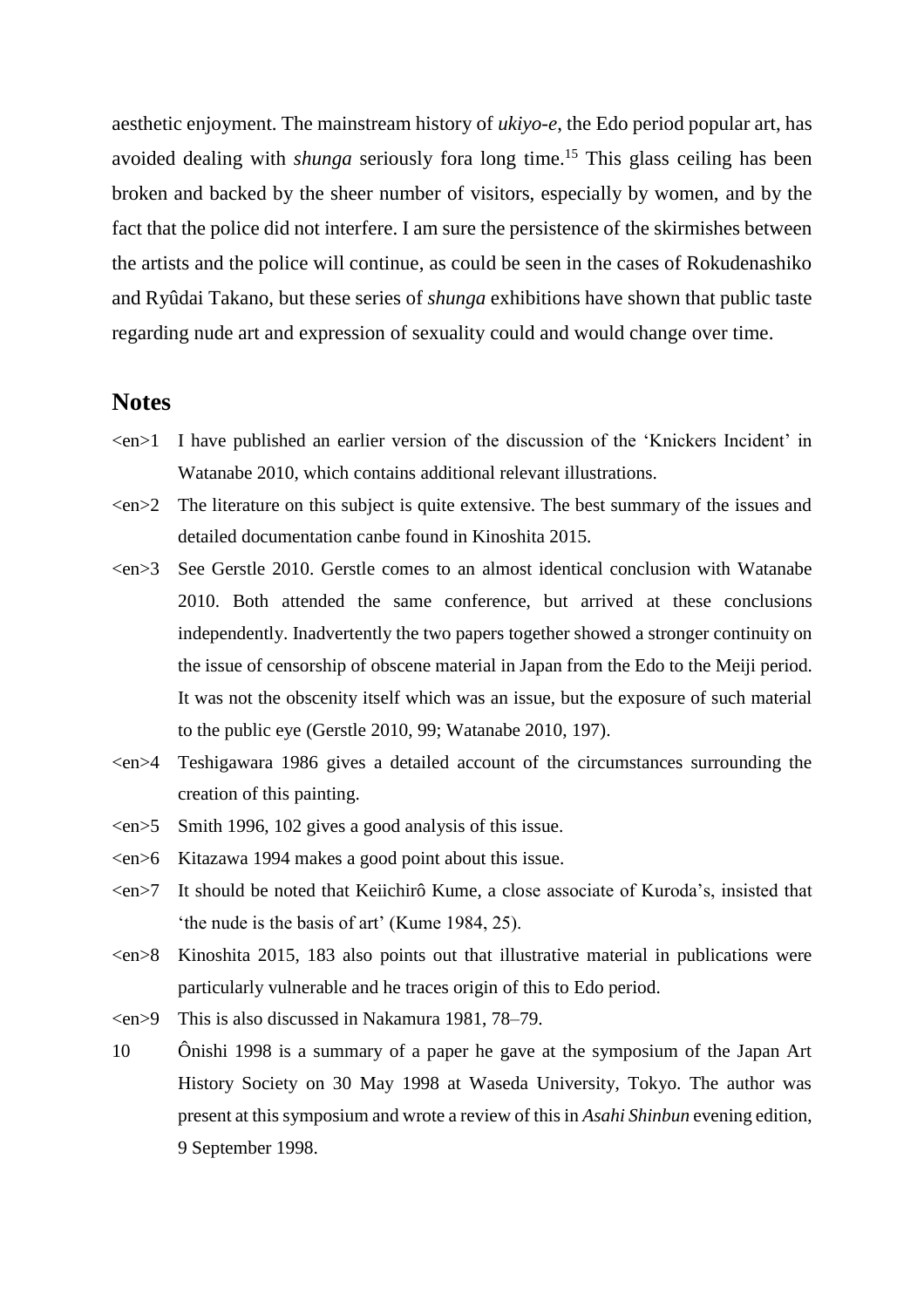- 11 When this rape scene appeared for the first time in a magazine, the editor prepared the reader for this shocking but crucial event very carefully. On the margins of the immediately previous pages they inserted two readers' comments about this work (*Shûkan Shôjo Komikku*, vol. 21/22, 1976, 281 and 282). The rape scene is on pages 284 and 285. The first reader's comment emphasises that one should not just see the love expressed in this work, but should focus on how the relationships between the two protagonists develops. The second one praises Takemiya for not only tackling such a difficult subject as homosexual love but also how beautifully she depicts it. Thus the editor tried to show that this is not a gratuitous sex scene. I am grateful to Kyoto International Manga Museum for their help in this research.
- 12 Kinoshita 2015 provides detailed documentation. Also see Takano's gallery website: www.ycassociates.co.jp/jp/information/aichi-takano. I have relied for my documentation on these two sources. I am also grateful to Dr. Taisuke Edamura for providing me information relating to Takano's work.
- 13 Hidekazu Miyake's introduction to the *Shunga* symposium organised by the Japan Art History Society on 9 November 2015 at Waseda University, Tokyo.
- 14 Mr Hosomi and Ms Kyôko Itô, Chief Curator of the Museum, kindly guided me through the exhibition on 13 March 2016 and I had an opportunity to talk to Mr Hosomi afterwards. I should like to thank Professor Tadashi Kobayashi for kindly arranging my visit.
- 15 Kinoshiita 2015 discusses this, pointing out Gaikotsu Miyatake as an early notable exception who valued *shunga* seriously.

# **References**

Berndt, Jaqueline 1995. *Phänomen Manga*, Berlin: edition q.

- Berndt, Jaqueline 2008. 'Nationally Naked? The female nude in Japanese oil painting and posters (1890s-1920s), in Doris Croissant, Catherine Vance Yeh and Joshua Mostow (eds.) *Performing 'Nation'*, Leiden and Boston: Brill, 307–345.
- Clark, Timothy, C.Andrew Gerstle, Aki Ihigami and Akiko Yano. 2013. *Shunga: sex and pleasure in Japanese art*, London: The British Museum Press.
- Gerstle, C. Andrew 2010. 'Censorship and *Shunga* in the Edo period', in Sakae Murakami-Giroux, Christiane Séguy and Sandra Schaal (eds.) *Censure, autocensure et tabous*,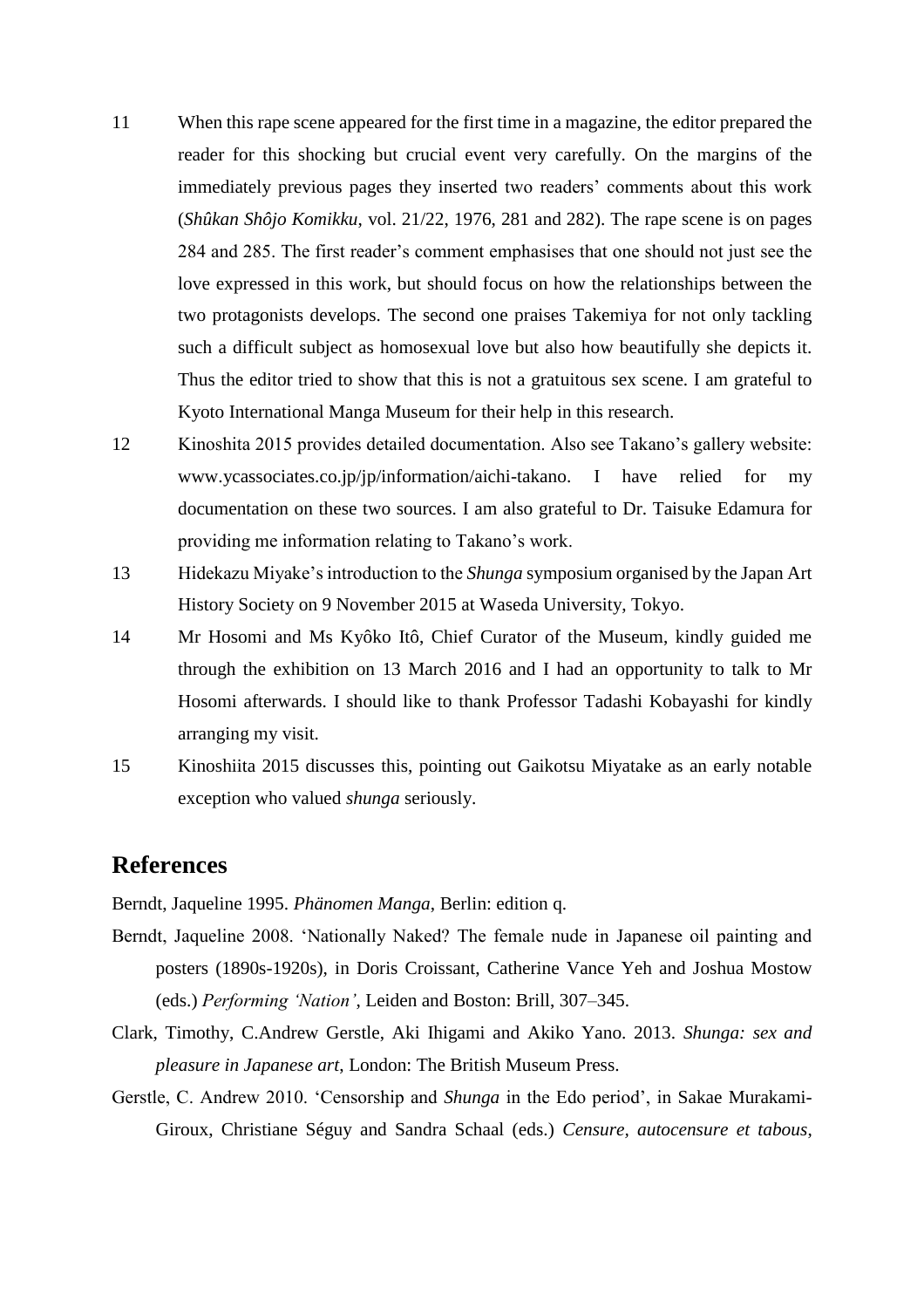Actes du quatrième colloque d'études japonaises de l'Université de Strasbourg, Arles: Editions Philippe Picquier, 81–99.

- Kinoshita, Naoyuki 2012. *Kokan wakashû* (Young men with something between their legs), Tokyo: Shichôsha.
- Kinoshita, Naoyuki 2015. 'Shunga to rataiga mondai' (The issues of *shunga* and nude painting), *Bunka Shigengaku* (*Cultural Resources Studies*), 13, June 2015, 179–192.
- Kitazawa, Noriaki 1994. '<th>"Bunmei kaika" no nakano ratai' (Nude within the 'Cultural Enlightenment'), in Tokyo National Research Institute of Cultural Properties (ed.) *Hito no 'katachi' hito no 'karada': Higashi Ajia bijutsu no shiza* (Human 'form' and human 'body': viewpoint of East Asian art), Tokyo: Heibonsha, 360–375.
- Kojima, Kaoru 2002. 'Meijiki no rataiga ronsô ni okeru "kyokusenbi" ni tsuite' ('The beauty of line' within the Meiji period debates on nude painting), *Jissen Joshi Daigaku Bigaku Bijutsushigaku*, 17, 31–50.
- Kume, Keiichirô 1984. *Hôgan bijutsuron* (Art theory by Hôgan [nom de plume used by Kume for his writings]), Tokyo: Kume Bijutsukan.
- Miyashita, Kikurô 1992. 'Ratai hyôgen no henyô' (Transformation of representaion of nude), in Nobuo Tsuji (ed.) *Bakumatsu Meiji no gakatachi* (The painters of the Bakumatsu Meiji period), Tokyo: Perikansha, 233–278.
- Nakamura, Giichi 1981. *Nihon kindai bijutsu ronsôshi* (Controversy in modern Japanese art), Tokyo: Kyûryûdô.
- Obinata, Sumio 1990. 'Nihon kindai keisatsu no kakuritsu katei to sono shisô' (The process for the establishment of the modern Japanese police and its ideology), inMasaomi Yui and Sumio Obinata (eds.) *Kanryôsei keisatsu* (Bureaucracy and police), Nihon kindai shisô taikei (An outline of the intellectual history of modern Japan) 3, Tokyo: Iwanami Shoten, 466–500.
- Ogi, Shinzô, Isao Kumakura and Chizuko Ueno (eds.) 1990. *Fûzoku sei* (Customs and sex), Nihon kindai shisô taikei (An outline of the intellectual history of modern Japan) 23, Tokyo: Iwanami Shoten.
- Ônishi, Hitoshi 1998. 'Shôjo manga no "komawari" o megutte' (On the page layout of girl's manga), *Bijutsushi: Journal of the Japan Art History Society*, 145, 48, 1, October, 223– 224.
- Smith, Alison 1996. *The Victorian nude: sexuality, morality and art*, Manchester: Manchester University Press.